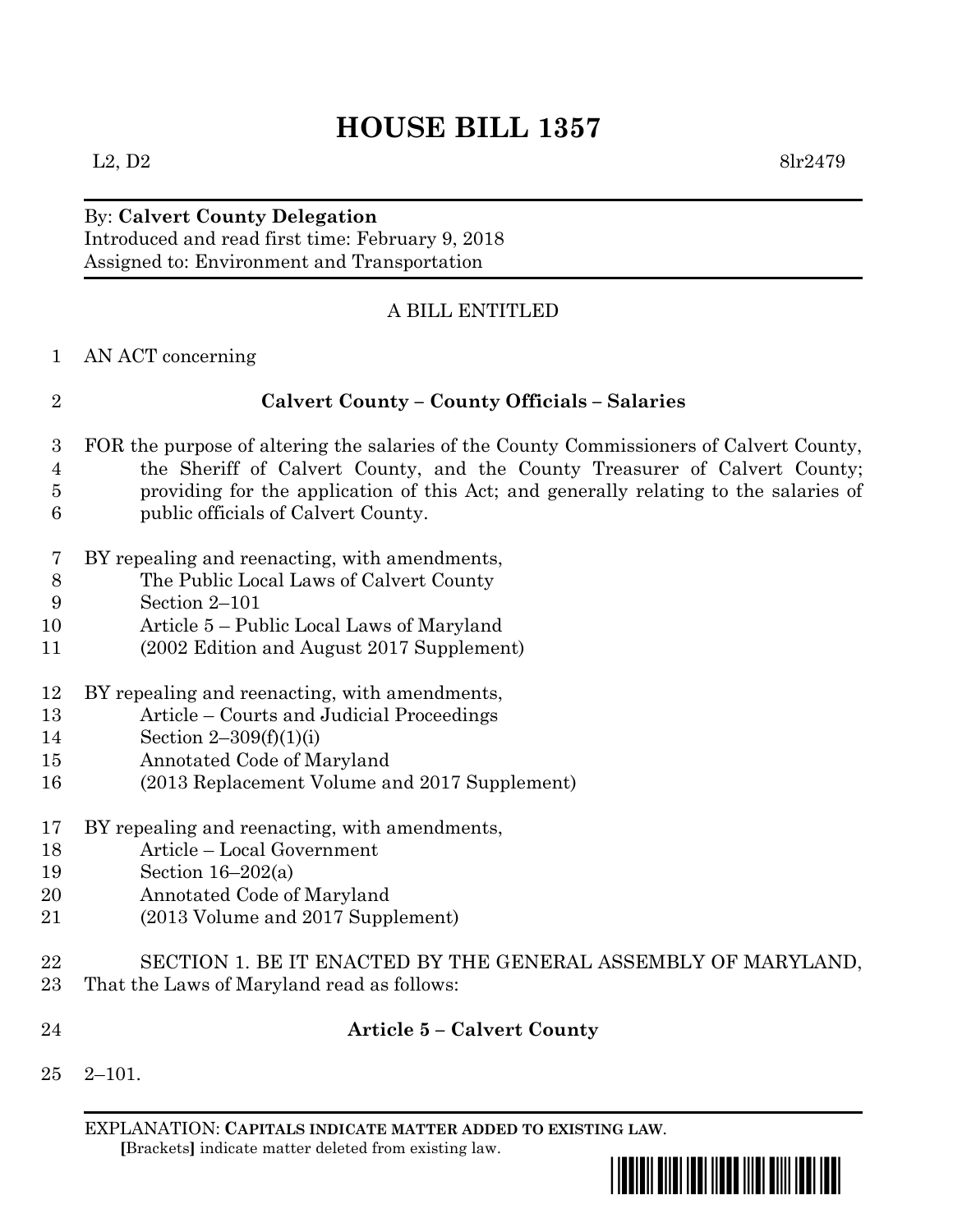## **HOUSE BILL 1357**

| $\mathbf 1$<br>$\overline{2}$ | (a)<br>Calvert County.                                                                                                                                                                                       |     |       | Five County Commissioners comprise the Board of County Commissioners of |  |
|-------------------------------|--------------------------------------------------------------------------------------------------------------------------------------------------------------------------------------------------------------|-----|-------|-------------------------------------------------------------------------|--|
| $\boldsymbol{3}$              | (b)                                                                                                                                                                                                          | (1) |       | The annual salary of the president of the Board is:                     |  |
| 4                             |                                                                                                                                                                                                              |     | (I)   | [ $$41,500$ ] \$44,500 for calendar year [2006] 2018;                   |  |
| $\overline{5}$                |                                                                                                                                                                                                              |     | (II)  | [\$42,500] \$46,000 for calendar year [2007] 2019;                      |  |
| $6\phantom{.}6$               |                                                                                                                                                                                                              |     | (III) | [\$43,500] \$47,500 for calendar year [2008] 2020; [and]                |  |
| 7                             |                                                                                                                                                                                                              |     | (IV)  | [\$44,500] \$49,000 for calendar year [2009] 2021; and                  |  |
| 8<br>9                        | calendar year.                                                                                                                                                                                               |     | (V)   | \$50,500 FOR CALENDAR YEAR 2022 AND each subsequent                     |  |
| 10                            |                                                                                                                                                                                                              | (2) |       | The annual salary of each of the associate members of the Board is:     |  |
| 11                            |                                                                                                                                                                                                              |     | (I)   | [\$39,000] \$42,000 for calendar year [2006] 2018;                      |  |
| 12                            |                                                                                                                                                                                                              |     | (II)  | [\$40,000] \$43,500 for calendar year [2007] 2019;                      |  |
| 13                            |                                                                                                                                                                                                              |     | (III) | [\$41,000] \$45,000 for calendar year [2008] 2020; and                  |  |
| 14                            |                                                                                                                                                                                                              |     | (IV)  | [\$42,000] \$46,500 for calendar year [2009] 2021; and                  |  |
| 15<br>16                      | calendar year.                                                                                                                                                                                               |     | (V)   | \$48,000 FOR CALENDAR YEAR 2022 AND each subsequent                     |  |
| 17<br>18<br>19                | Each Commissioner may be reimbursed up to an annual total of \$2,000, for<br>$\left( \mathrm{c}\right)$<br>any reasonable costs incurred by the Commissioner in carrying out the functions of the<br>office. |     |       |                                                                         |  |
| 20<br>21                      | A Commissioner may participate in the Calvert County Employees<br>(d)<br>Retirement Savings Plan.                                                                                                            |     |       |                                                                         |  |
| 22                            | <b>Article - Courts and Judicial Proceedings</b>                                                                                                                                                             |     |       |                                                                         |  |
| $23\,$                        | $2 - 309.$                                                                                                                                                                                                   |     |       |                                                                         |  |
| 24<br>25                      | (f)<br>[\$90,480]:                                                                                                                                                                                           | (1) | (i)   | The Sheriff of Calvert County shall receive an annual salary of         |  |
| 26                            |                                                                                                                                                                                                              |     |       | \$90,480 FOR CALENDAR YEAR 2018;<br>1.                                  |  |